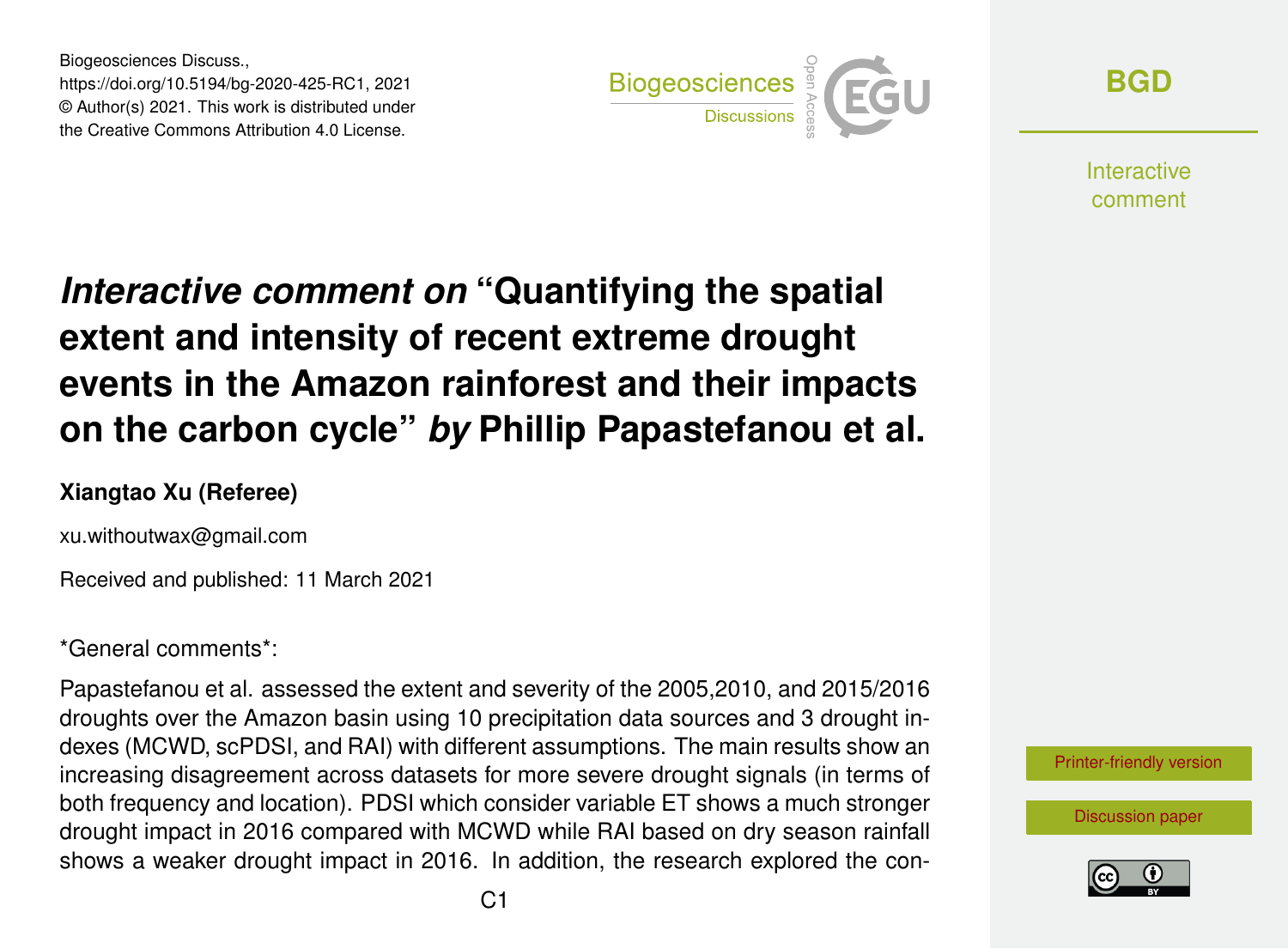sequences of estimating biomass loss from uncertainty across different precipitation using an empirical drought-mortality relationship. The resultant uncertainty in total carbon loss can reach 1.4 PgC (1.3-2.7) for the 2015/2016 drought. The authors conclude with a recommendation of using an ensemble of precipitation data sets when assessing the impact of drought.

Overall, I think the analysis is a useful contribution to the study of drought impacts over the Amazon or more generally the tropical forests. The research provides a comprehensive overview of the differences across rainfall datasets, an issue that any analysis or modeling studies over tropical drought will struggle with.

I feel the key figures showing dataset agreement are helpful. However, I think the manuscript can benefit from more in-depth discussion and a stronger conclusion. Please see the below specific comments for details. Hopefully, they will help to improve the manuscript and make it more useful to the scientific community.

\*Specific Comments\*:

1. The manuscript focuses on the disagreement among drought indices across different precipitation data sets, which are ultimately driven by the differences in precipitation. It would be helpful to show the difference (e.g. systematic biases and spatialtemporal correlation) across the raw precipitation data sets using paired scatter plots for each precipitation data combination (could be put in the supplementary). This can help to understand why there are disagreements in MCWD (is it just because of a systematic bias so certain data set generates lower MCWD or due to disagreement in the spatial distribution of rainfall, etc.)Such analyses can help to illustrate.

A related point is how to compare different drought indices. Current categorization into moderate, severe, and extreme seems too subjective. Why not show the scatter plot between different drought indices across the drought (from selected precipitation dataset or averaged across all precipitation datasets), which can show the scaling between MCWD, scPDSI, and RAI and demonstrates their differences. Or maybe use **[BGD](https://bg.copernicus.org/preprints/)**

Interactive comment

[Printer-friendly version](https://bg.copernicus.org/preprints/bg-2020-425/bg-2020-425-RC1-print.pdf)

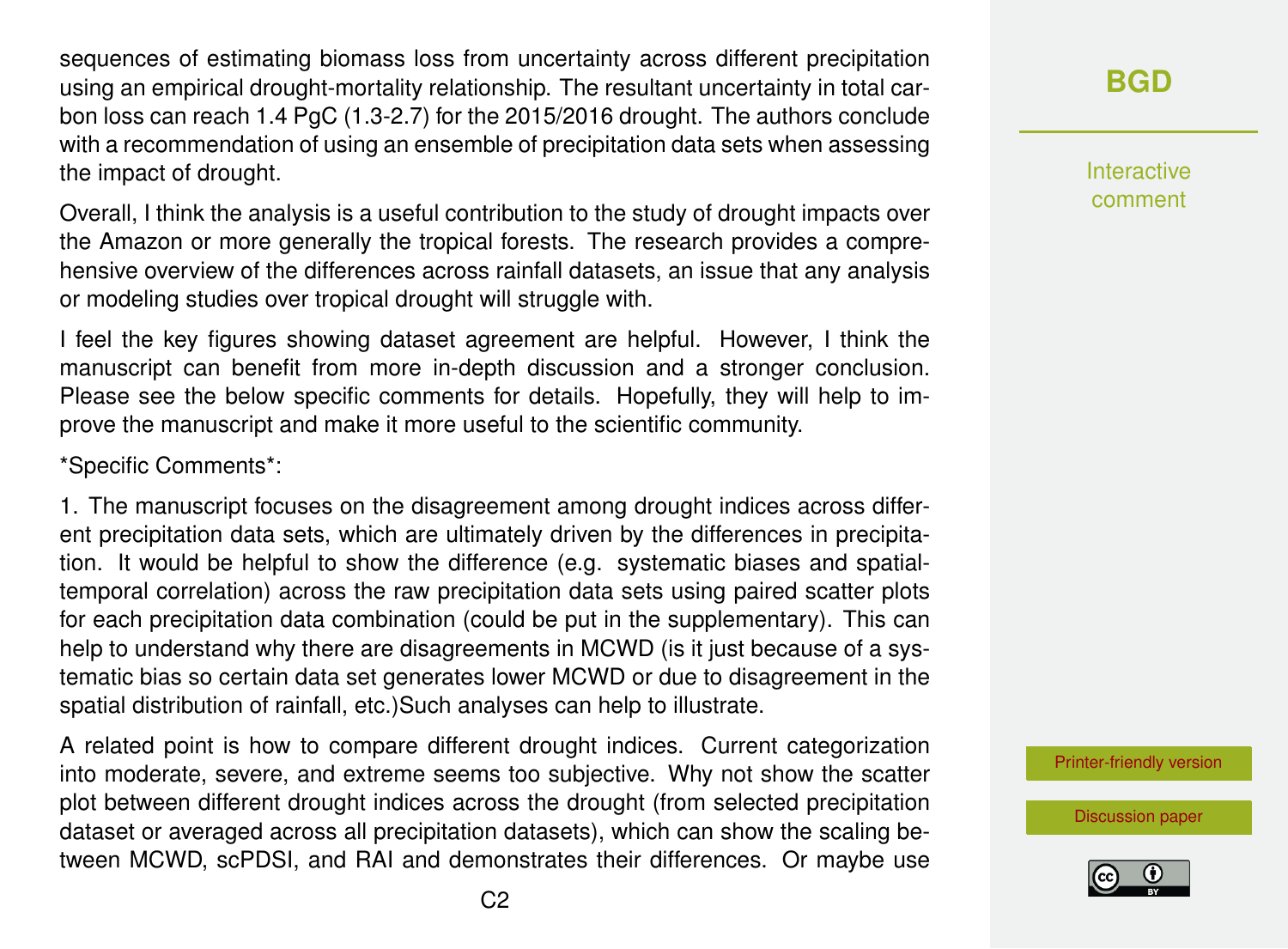percentile (e.g. lowest 5% to indicate extreme) to compare across indices?

2. I like the idea of translating uncertainty in MCWD into the uncertainty in AGB changes (ln 215). However, it should be acknowledged that the empirical relationship itself subjects to large uncertainty. For example, Feldpausch et al. (2016) find that the mortality-MCWD relationship identified in 2005 disappeared during the 2010 drought.

Feldpausch T R, Phillips O L, Brienen R J W, Gloor E, Lloyd J, Lopez-Gonzalez G, Monteagudo-Mendoza A, Malhi Y, Alarcón A, Álvarez Dávila E, Alvarez-Loayza P, Andrade A, Aragao L E O C, Arroyo L, Aymard C. G A, Baker T R, Baraloto C, Barroso J, Bonal D, Castro W, Chama V, Chave J, Domingues T F, Fauset S, Groot N, Honorio Coronado E, Laurance S, Laurance W F, Lewis S L, Licona J C, Marimon B S, Marimon-Junior B H, Mendoza Bautista C, Neill D A, Oliveira E A, Oliveira dos Santos C, Pallqui Camacho N C, Pardo-Molina G, Prieto A, Quesada C A, Ramírez F, Ramírez-Angulo H, Réjou-Méchain M, Rudas A, Saiz G, Salomão R P, Silva-Espejo J E, Silveira M, ter Steege H, Stropp J, Terborgh J, Thomas-Caesar R, van der Heijden G M F, Vásquez Martinez R, Vilanova E and Vos V A 2016 Amazon forest response to repeated droughts Global Biogeochem. Cycles 30 964–82 Online: https://agupubs.onlinelibrary.wiley.com/doi/full/10.1002/2015GB005133

In addition, I am not sure whether directly plugging in MCWD based on different rainfall data set makes sense. eqn 2 was derived using a specific rainfall data set. I think it would make more sense to remove the systematic biases between the specific data set and all the data set used in this study before converting MCWD to AGB. One way to find the mapping between MCWD data sets is simple regressions between the data sets as suggested in my comment above. Will such cross-data set calibration reduce AGB uncertainty?

3. Current conclusion recommends using an ensemble of different rainfall data sets when analyzing drought impacts. However, is there strong evidence that the ensemble would perform better than individual data sets? I wonder whether there are ways to Interactive comment

[Printer-friendly version](https://bg.copernicus.org/preprints/bg-2020-425/bg-2020-425-RC1-print.pdf)

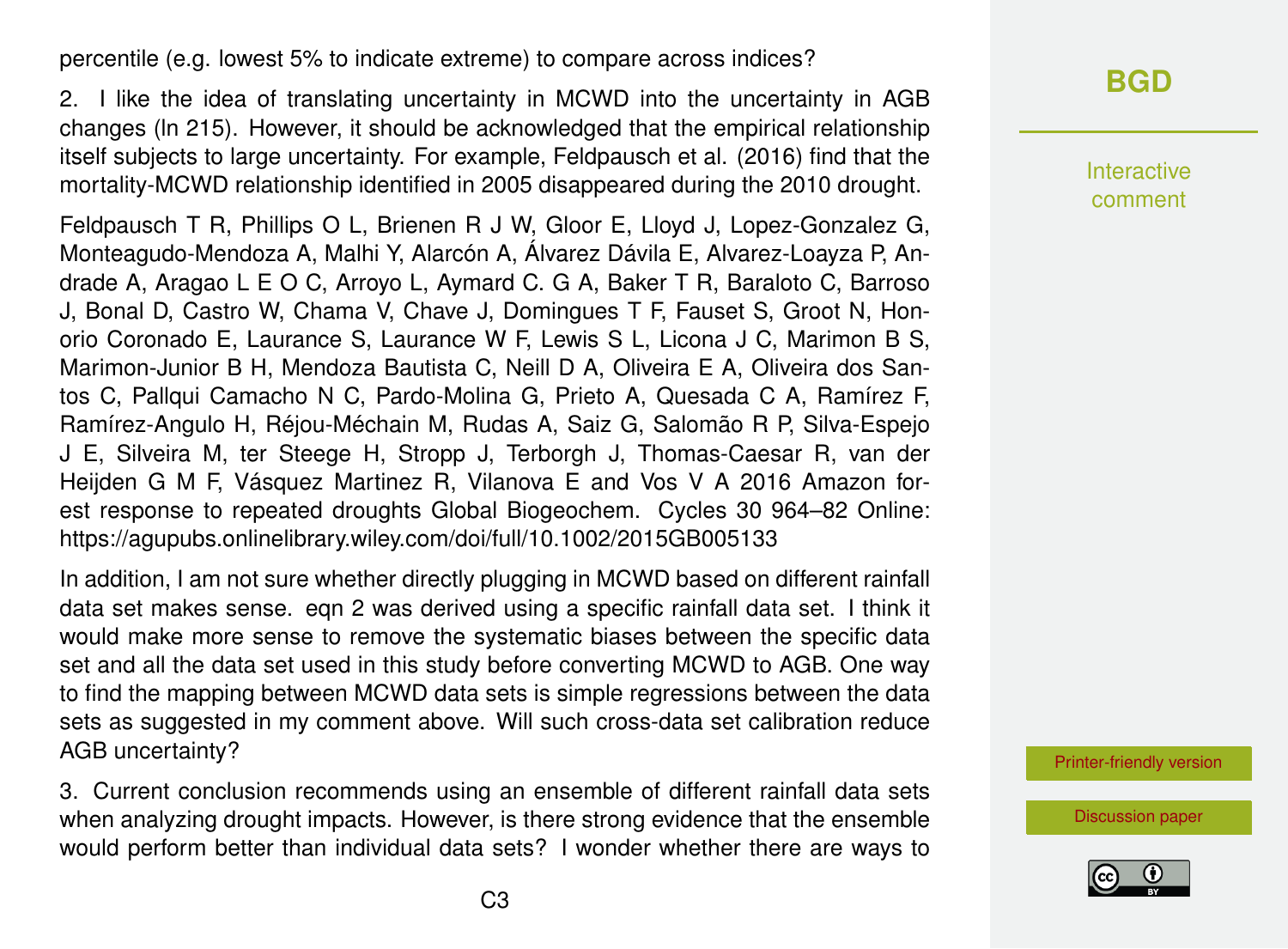evaluate the performance of each rainfall data set in terms of estimating drought impact. For example, is it possible to compare the spatial and temporal patterns of AGB loss based on different rainfall data sets with the observed spatial-temporal patterns from microwave remote sensing data (Liu et al. 2015; Saatchi et al. 2013; Wigneron et al. 2020) or lidar data (Yang et al. 2018)? Some more detailed details on the potential biases of MCWD that do not include ET variability?

Liu Y Y, Van Dijk A I J M, De Jeu R A M, Canadell J G, McCabe M F, Evans J P and Wang G 2015 Recent reversal in loss of global terrestrial biomass Nat. Clim. Chang. 5 470–4 Online: http://dx.doi.org/10.1038/nclimate2581

Saatchi S, Asefi-Najafabady S, Malhi Y, Aragão L E O C, Anderson L O, Myneni R B and Nemani R 2013 Persistent effects of a severe drought on Amazonian forest canopy Proc. Natl. Acad. Sci. U. S. A. 110 565–70 Online: http://www.ncbi.nlm.nih.gov/pubmed/23267086

Wigneron J P, Fan L, Ciais P, Bastos A, Brandt M, Chave J, Saatchi S, Baccini A and Fensholt R 2020 Tropical forests did not recover from the strong 2015–2016 El Niño event Sci. Adv. 6 eaay4603 Online: https://advances.sciencemag.org/content/6/6/eaay4603

Yang Y, Saatchi S S, Xu L, Yu Y, Choi S, Phillips N, Kennedy R, Keller M, Knyazikhin Y and Myneni R B 2018 Post-drought decline of the Amazon carbon sink Nat. Commun. 9 3172 Online: http://www.nature.com/articles/s41467-018-05668-6

4. ln 369, I thought microwave data is mostly free from cloud cover effect, which mainly influence optical remote sensing products? I think some of the challenges are the limited penetration depth in the dense tropical forests (Chaparro et al. 2019) and the influences of vegetation water status (Xu et al. 2021)

Chaparro D, Duveiller G, Piles M, Cescatti A, Vall-llossera M, Camps A and Entekhabi D 2019 Sensitivity of L-band vegetation optical depth to carbon stocks in tropical

## **[BGD](https://bg.copernicus.org/preprints/)**

Interactive comment

[Printer-friendly version](https://bg.copernicus.org/preprints/bg-2020-425/bg-2020-425-RC1-print.pdf)